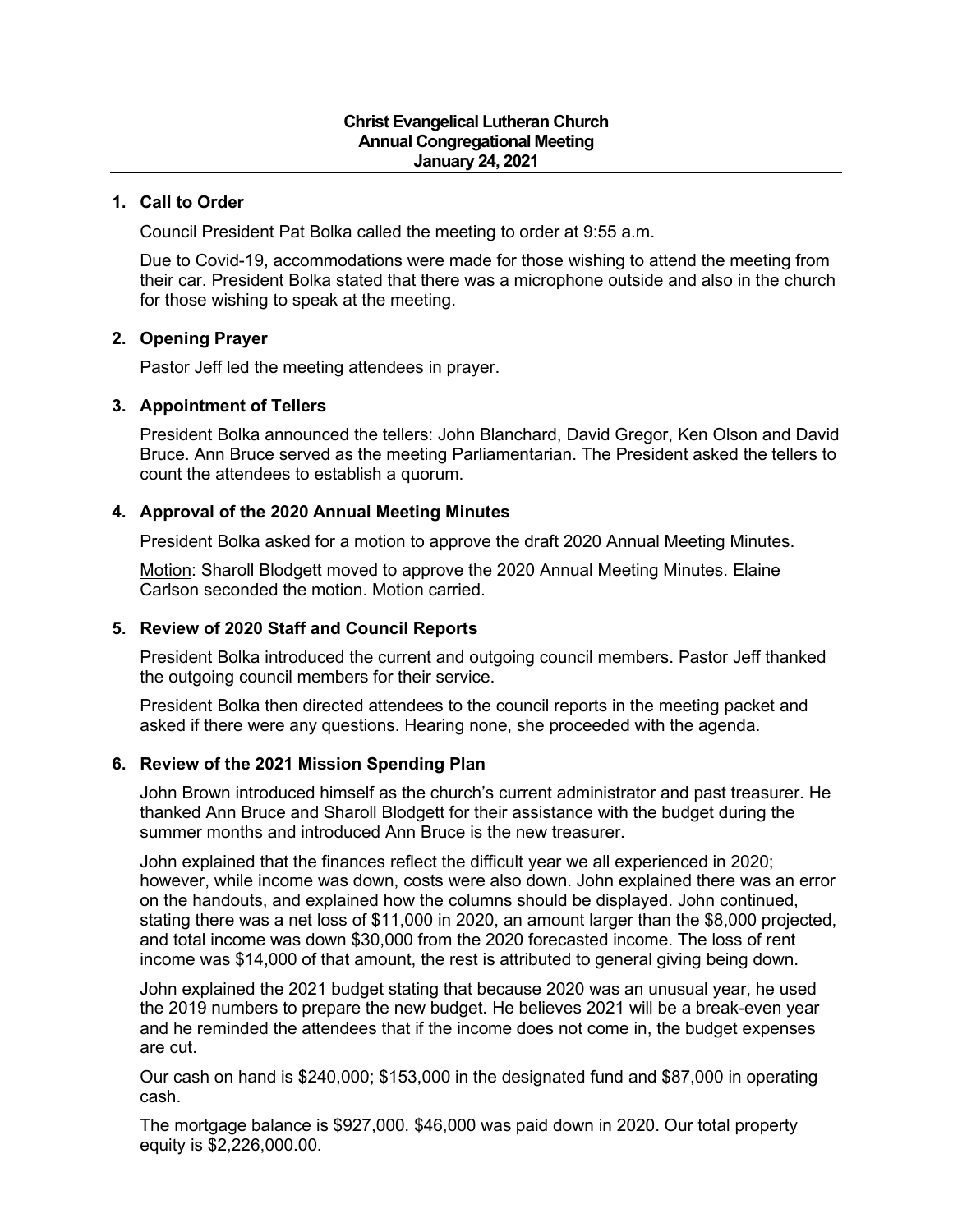John thanked Ken Olson for all the diligence of work done on the buildings which has contributed to the value. The facilities are in the best shape ever.

### **7. Internship Program**

Pastor Jeff explained there is an opportunity to assist Alleluia Parish with their pastoral leadership. He stated that after much dialog, the study committee determined that obtaining an intern would be the answer to Alleluia's need.

The intern will be under Pastor Jeff's supervision, and Alleluia will pay the expenses for the position. Pastor will share Sunday responsibilities at Alleluia with the intern.

Pastor has submitted an application to Lutheran Seminary for an intern. If the request is approved, two to three people will be needed to be part of a Pastoral Internship Committee to work with the intern.

## **8. Declaration of Quorum**

President Bolka confirmed that a quorum was present.

## **9. Nominating Committee Report**

President Bolka introduced the nominating committee for this year which consisted of herself, Wendy Gabler, Cher Johnson and Lulu Rood. She stated there are three vacant positions which include President, Building and Maintenance, and Stewardship. President Bolka asked for volunteers, hearing none, she proceeded with the position details.

- 1) Building and Maintenance (two-year term). Hearing no volunteers, this position will remain vacant.
- 2) Stewardship (two-year term). Hearing no volunteers, this position will remain vacant.
- 3) CELC President (one-year term). Hearing no volunteers, President Bolka explained that this position will be filled at an upcoming council meeting.
- 4) Evangelism Ministry (two-year term) Judy Turnen. Hearing no other nominations from the floor, nominations closed.
- 5) Worship and Music Ministry (one-year term) Su Erickson. Hearing no other nominations from the floor, nominations closed.
- 6) Youth Ministry (two-year term) Elizabeth Richardson. Hearing no other nominations from the floor, nominations closed.

# **10. Casting of Written Congregational Ballot**

The written ballots were distributed to the attendees. The attendees were asked to vote on team leaders, the 2021 Mission Spending Plan, and the Intern Program.

There were 63 ballots completed with the following results:

- 1) Elizabeth Richardson was voted into the Youth Ministry Team Lead position. (63 votes)
- 2) Su Erickson was voted into the Worship and Music Ministry Team Lead position. (63 votes)
- 3) Judy Turnen was voted into the Evangelism Ministry Team Lead position. (62 votes)
- 4) The 2021 Mission Spending Plan was approved. (58 votes)
- 5) The Intern Program was approved. (56 votes)

# **11. Appointments to the 2022 Nominating Committee**

President Bolka asked for volunteers from the congregation for the 2022 Nominating Committee. Two volunteers from the congregation are needed to join two volunteers from the council. Hearing none, she continued with the meeting.